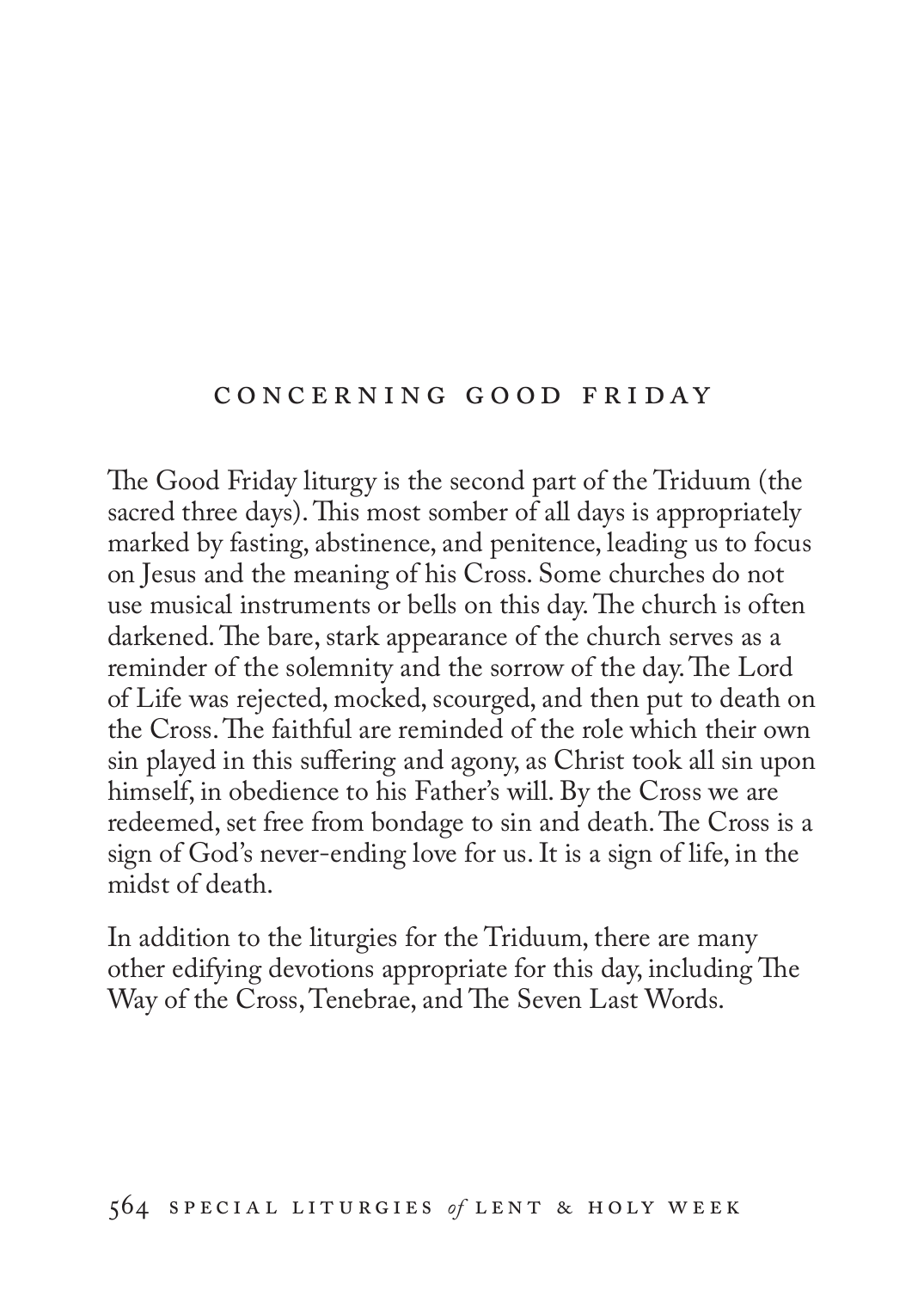# g o o d f r i d a y

*On this day the ministers enter in silence.*

*All then kneel for silent prayer.*

*The Officiant rises and may say*

All we like sheep have gone astray; we have turned every one to his own way, *People* **And the Lord has laid on him the iniquity of us all.**

*The Officiant says*

Let us pray.

Almighty God, we beseech you graciously to behold this your family, for whom our Lord Jesus Christ was willing to be betrayed and given into the hands of sinners, and to suffer death upon the Cross; who now lives and reigns with you and the Holy Spirit, one God, for ever and ever. **Amen.**

#### THE LESSONS

genesis 22:1-18 *or* isaiah 52:13—53:12 **PSALM 22:1-11**  $(12-21)^{v}$  *or*  $40:1-16^{v}$  *or*  $69:1-22^{v}$ hebrews 10:1-25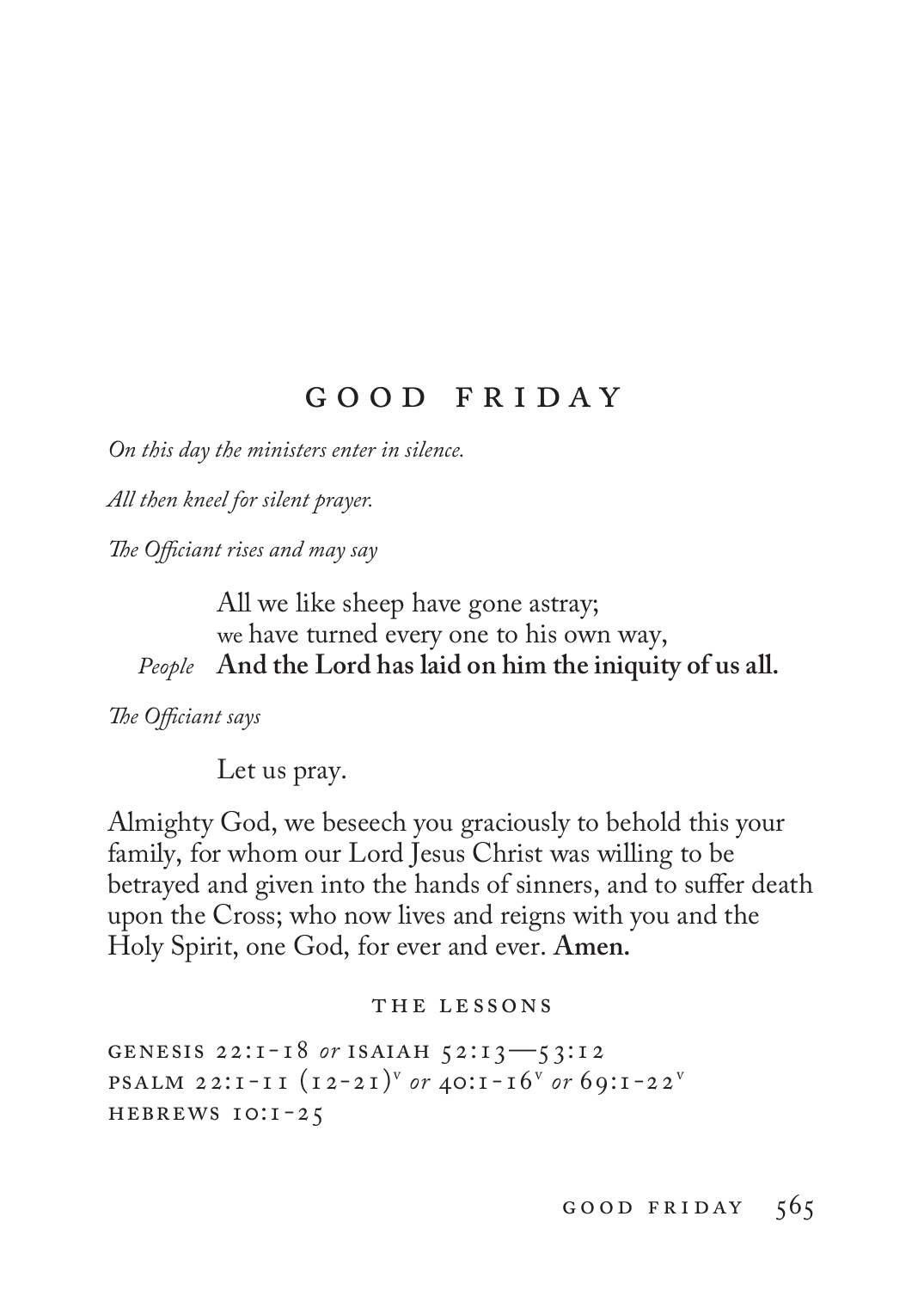*The Passion Gospel is announced in the following manner*

The Passion of our Lord Jesus Christ according to John.

*The customary responses before and after the Gospel are omitted*.

john 18:1—19:37 *or* 19:1-37

*The Passion Gospel may be read or chanted by clergy and lay persons. Specific roles may be assigned to different persons, the choir or Congregation taking the part of the crowd*.

*The Congregation may be seated for the first part of the Passion. All stand at the verse that mentions the arrival at Golgotha ( John 19:17). All may kneel in silence after the verse that mentions Christ's death ( John 19:30).*

#### THE SERMON

*A hymn may be sung*.

#### the solemn collects

#### *All standing, the Officiant says*

Dear People of God: Our heavenly Father sent his Son into the world, not to condemn the world, but that the world through him might be saved; that all who believe in him might be delivered from the power of sin and death, and become heirs with him of everlasting life.

We pray, therefore, for people everywhere according to their needs.

*The biddings may be read by a Deacon or other person appointed. The Officiant says the Collects. The People may be directed to stand or kneel.*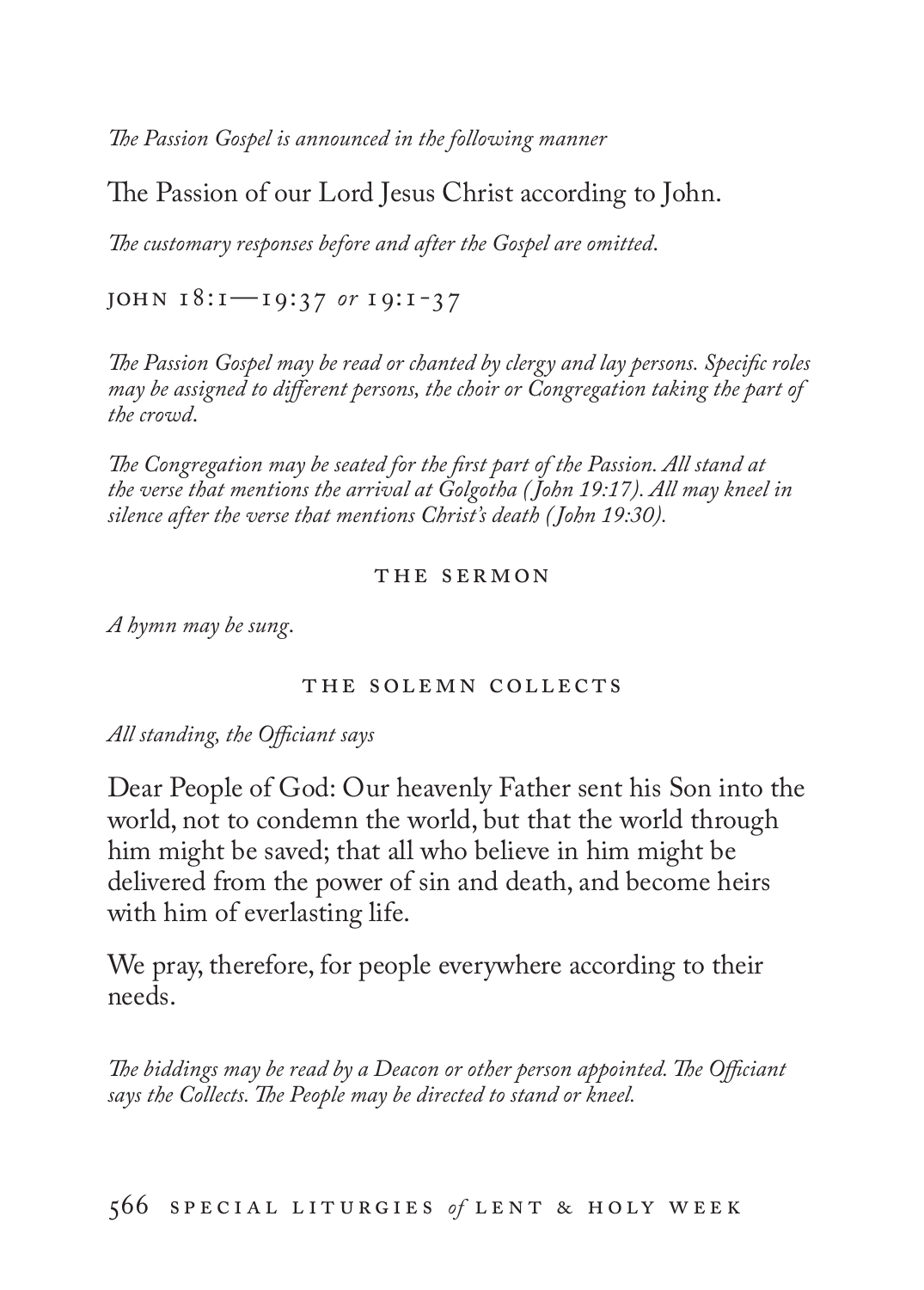Let us pray for the holy Church throughout the world: that the Lord our God may preserve her in unity, peace, and safety, bringing into divine subjection all powers and principalities; and that he may grant us to dwell in such peace and tranquility that we may show forth the glory of God.

## *Silence*

Almighty Father, we pray for your holy catholic Church. Fill it with all truth, in all truth, with all peace. Where it is corrupt, purify it; where it is in error, direct it; where in anything it is amiss, reform it; where it is right, strengthen it; where it is in want, provide for it; where it is divided, reunite it; for the sake of Jesus Christ your Son our Savior. **Amen.**

Let us pray for *N*. our Bishop and for *N*. our Archbishop: that the Lord our God, who has appointed them to this office, may preserve them in health and safety for the governance of God's holy people.

## *Silence*

Almighty and everlasting God, whose judgment upholds all things both in heaven and on earth: as you have appointed these your servants to be our Bishops, so also defend them by your mercy against all adversities; that we, acknowledging you as the great Shepherd and Overseer of our souls, may so prosper by their care that we may bring forth the fruit of righteousness; through Jesus Christ our Lord. **Amen.**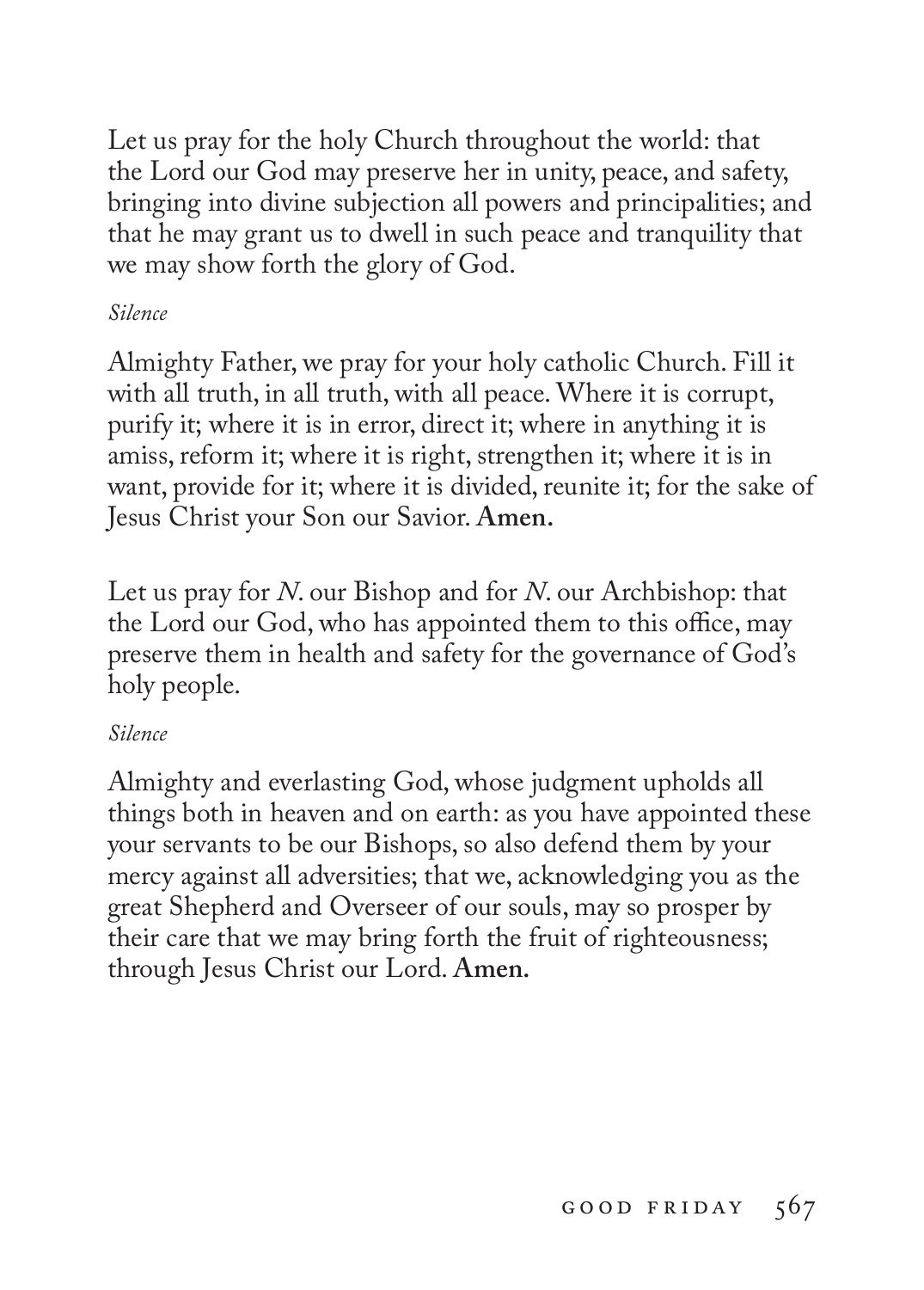Let us pray for all Bishops, Priests, and Deacons; and for all God's holy People.

## *Silence*

Almighty and everlasting God, by whose Spirit the whole body of your faithful people is governed and sanctified: Receive our supplications and prayers which we offer before you for all members of your holy Church, that in their vocation and ministry they may truly and devoutly serve you; through our Lord and Savior Jesus Christ. **Amen.**

Let us pray for *N*. our *President/Sovereign/Prime Minister*, and for all in Civil Authority; that they, knowing whose ministers they are, may above all things seek God's honor and glory: and that we, remembering whose authority they bear, may faithfully and obediently honor them in accordance with God's holy Word.

## *Silence*

Almighty God, whose kingdom is everlasting and whose power is infinite: We commend our nation to your merciful care, that being guided by your Providence, we may dwell secure in your peace. Grant to our *President/Sovereign/Prime Minister*, and to all in authority, wisdom and strength to know and to do your will. Fill them with the love of truth and righteousness; and make them ever mindful of their calling to serve this people in your fear; through Jesus Christ our Lord. **Amen.**

Let us pray for those who are preparing for Holy Baptism [especially \_\_\_\_\_\_\_]: that the Lord our God may open their hearts to his grace and mercy; that by the washing of regeneration they may obtain the remission of all their sins, and be found faithful servants of our Lord Jesus Christ.

### *Silence*

568 SPECIAL LITURGIES of LENT & HOLY WEEK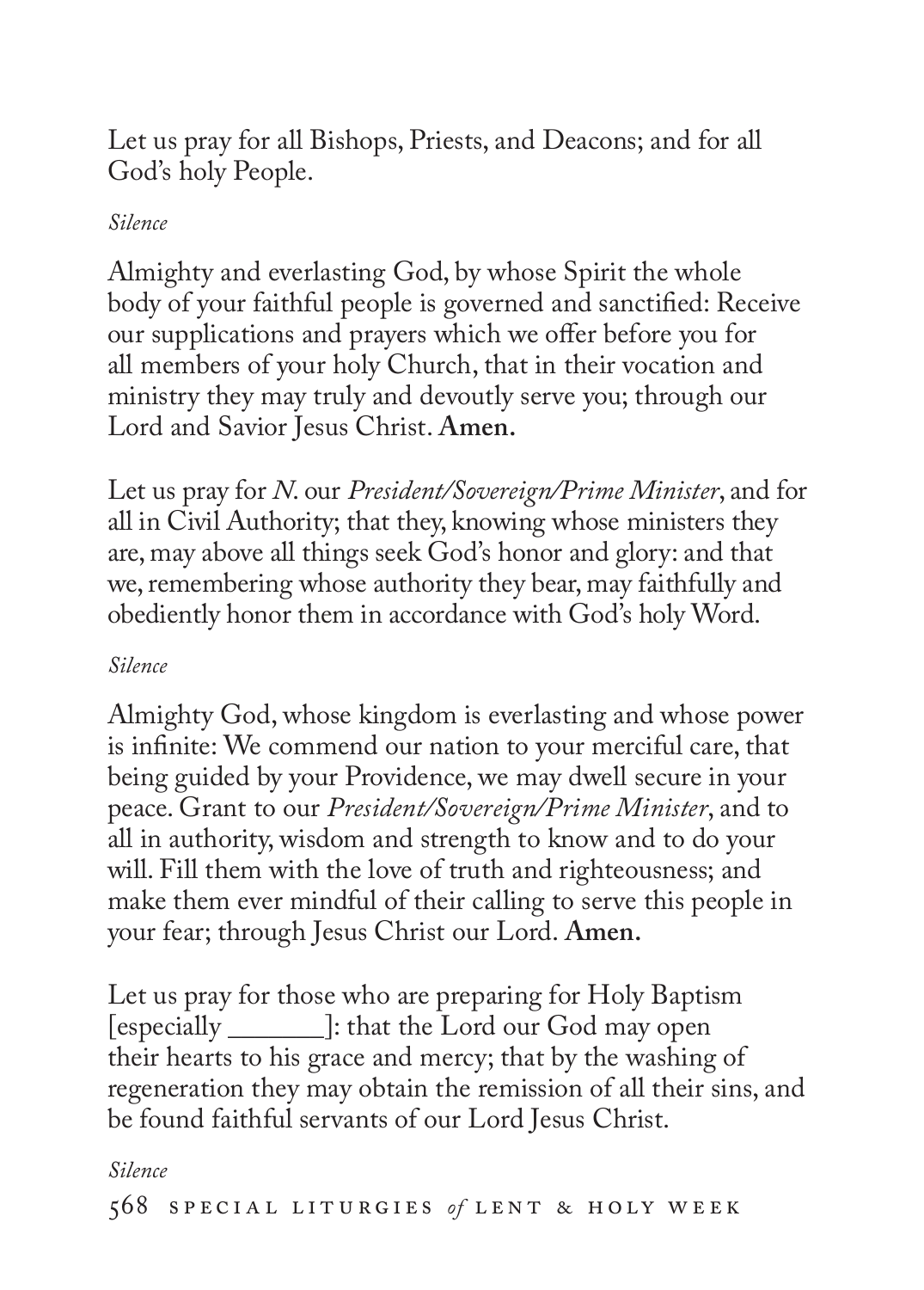Almighty and everlasting God, you multiply your Church in every generation: Grant the gifts of faith and understanding to those being instructed in your holy Word; that being washed in the waters of Baptism, they may be born again and numbered among your adopted children; through Jesus Christ our Lord. **Amen.**

Let us pray to God the Father Almighty, that he would cleanse the world from all evil; deliver it from pestilence and famine; set free those who are in captivity; restore the sick to health; and bring those who travel to a haven of safety.

## *Silence*

Gracious God, the comfort of all who sorrow, the strength of all who suffer: Let the cry of those in misery and need come to you, that they may find your mercy present with them in all their afflictions; and give us, we pray, the strength to serve them for the sake of him who suffered for us, your Son Jesus Christ our Lord. **Amen.**

Let us pray for all who are in heresy or schism: that the Lord our God may deliver them from all false doctrine, and restore them to the faith and unity of the one holy catholic and apostolic Church.

## *Silence*

O God of truth and love, who desires not the death of sinners but rather that they should turn from their wickedness and live: Look with mercy on those who are deceived by the lies of the world, the flesh, and the devil; that the hearts of those who have gone astray may be restored to wisdom and return to the way of truth in the unity of your holy Church; through Jesus Christ our Lord. **Amen.**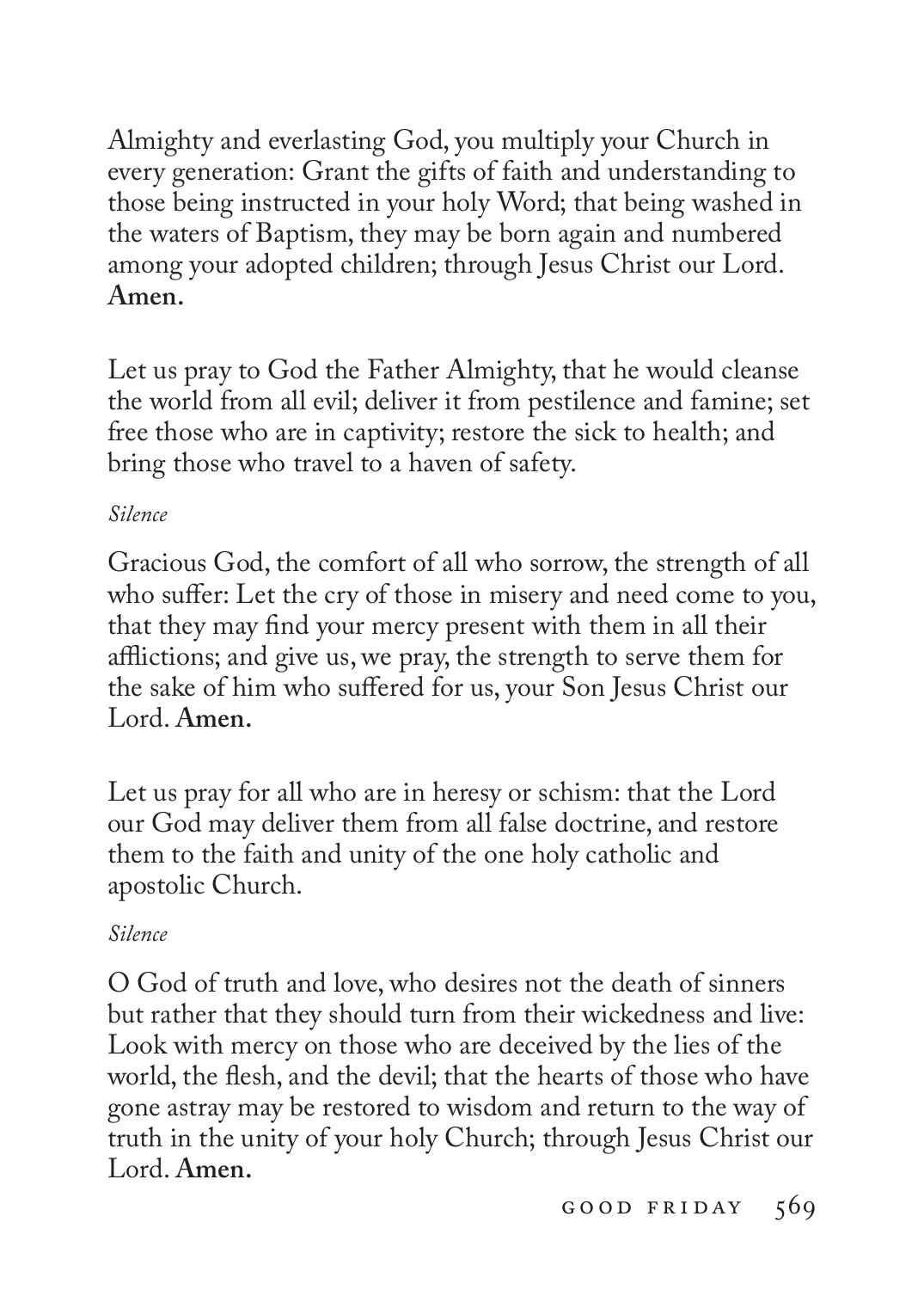Let us pray for the Jewish people: that the Lord our God may look graciously upon them, and that they may come to know Jesus as the Messiah, and as the Lord of all.

## *Silence*

Almighty and everlasting God, you established your covenant with Abraham and his seed: Hear the prayers of your Church, that the people through whom you brought blessing to the world may also receive the blessing of salvation, through Jesus Christ our Lord. **Amen.**

Let us pray for all those who do not believe in Christ, that the Holy Spirit may enlighten them through the Gospel and bring them into the way of salvation.

## *Silence*

Merciful God, creator of all the peoples of the earth and lover of souls: Have compassion on all who do not know you as you are revealed in your Son Jesus Christ; let your Gospel be preached with grace and power to those who have not heard it; turn the hearts of those who resist it; and bring home to your fold those who have gone astray; that there may be one flock under one Shepherd, Jesus Christ our Lord. **Amen.**

Let us commit ourselves to our God, and pray for the grace of a holy life, that, with all who have died in the peace of Christ, and those whose faith is known to God alone, we may be accounted worthy to enter into the fullness of the joy of our Lord, and receive the crown of life in the day of resurrection.

*Silence*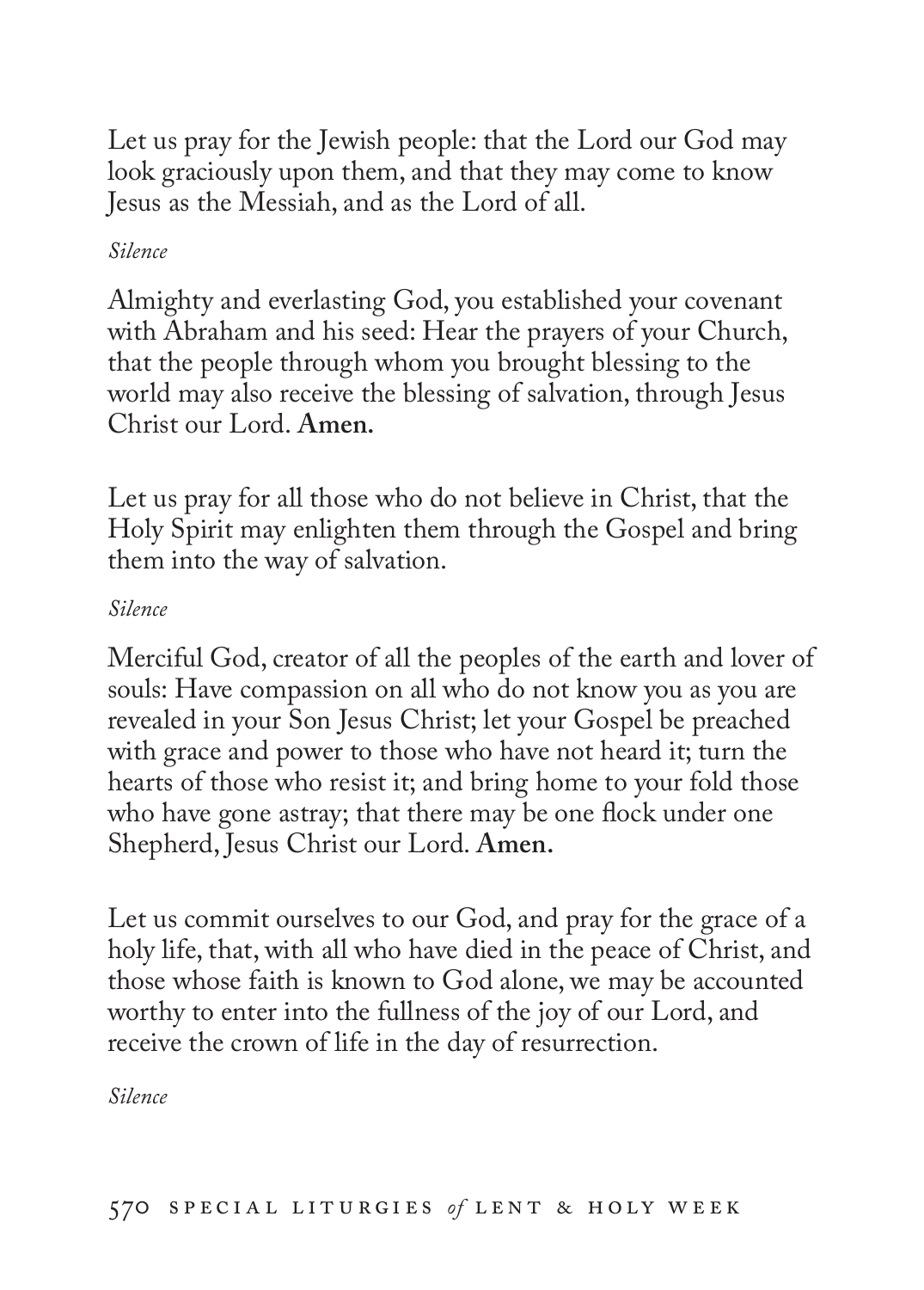O God of unchangeable power and eternal light: Look favorably on your whole Church, that wonderful and sacred mystery; by the effectual working of your providence, carry out in tranquility the plan of salvation; let the whole world see and know that things which were cast down are being raised up, and things which had grown old are being made new, and that all things are being brought to their perfection by him through whom all things were made, your Son Jesus Christ our Lord. **Amen.**

*Appropriate devotions may follow, which may include any or all of the following. If desired, the liturgy may end here with the singing of a hymn or anthem, the Lord's Prayer, and the Concluding Prayer.*

#### devotion before the cross

*A wooden cross may now be brought into the church and placed in the sight of the people. The following antiphon may be said or sung three times as the cross is being uncovered.*

> Behold the wood of the Cross, on which was hung the world's Salvation.

*People* **O come, let us adore him.**

*The following or other suitable anthems may be said or sung.*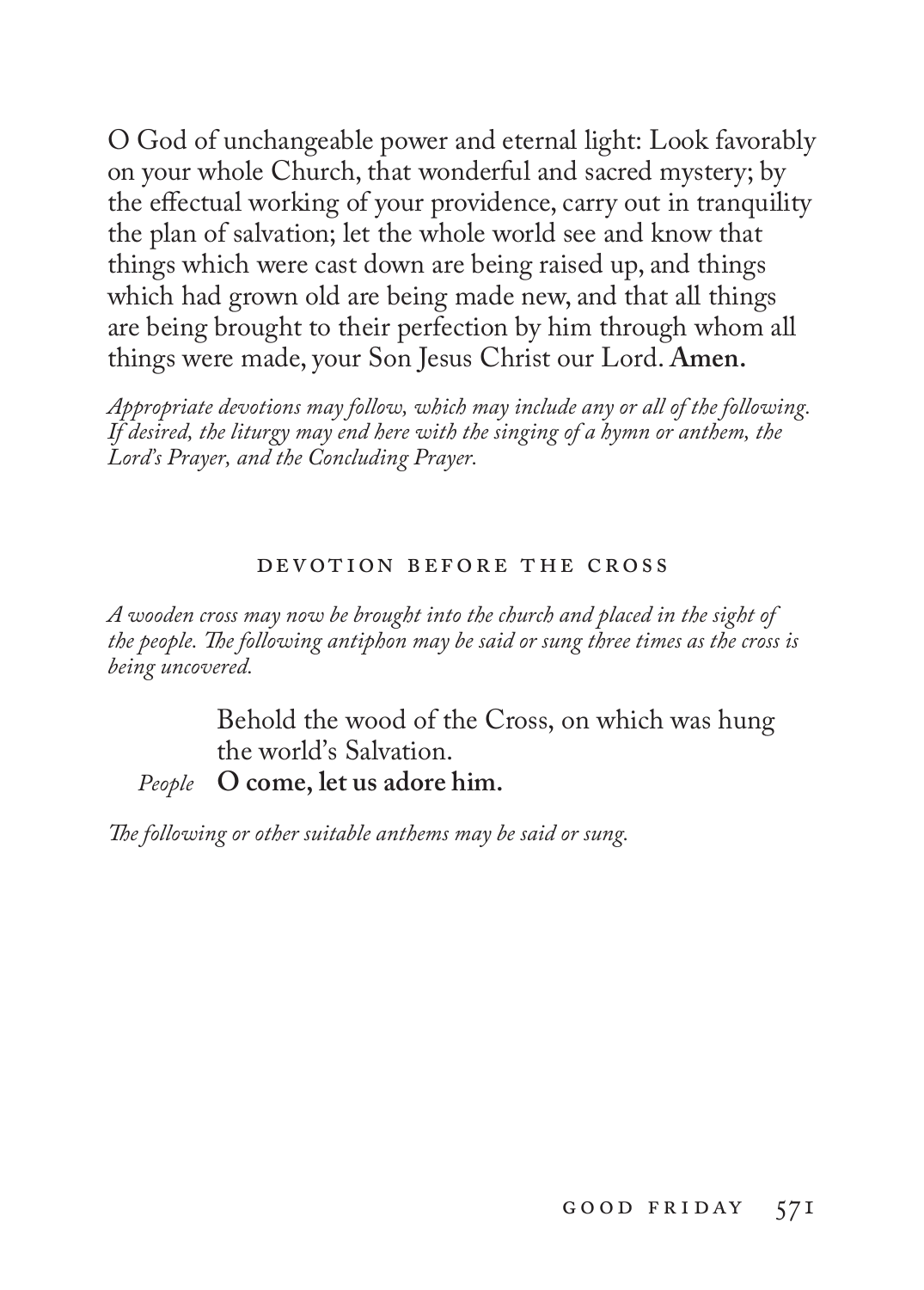O my people, what have I done to you? How have I wearied you? Testify against me. I brought you forth from the land of bondage, and led you through the waters of salvation, and you have prepared a Cross for your Savior.

**Holy God, Holy and Mighty, Holy Immortal One, Have mercy upon us.**

I led you through the desert forty years, and fed you with the bread of heaven; I brought you into the land of promise, and you have prepared a Cross for your Savior.

**Holy God, Holy and Mighty, Holy Immortal One, Have mercy upon us.**

What could I have done for you that I have not done? I planted you, my vineyard, to bear sweet fruit; but you have become very bitter to me, and gave me vinegar for my thirst.

**Holy God, Holy and Mighty, Holy Immortal One, Have mercy upon us.**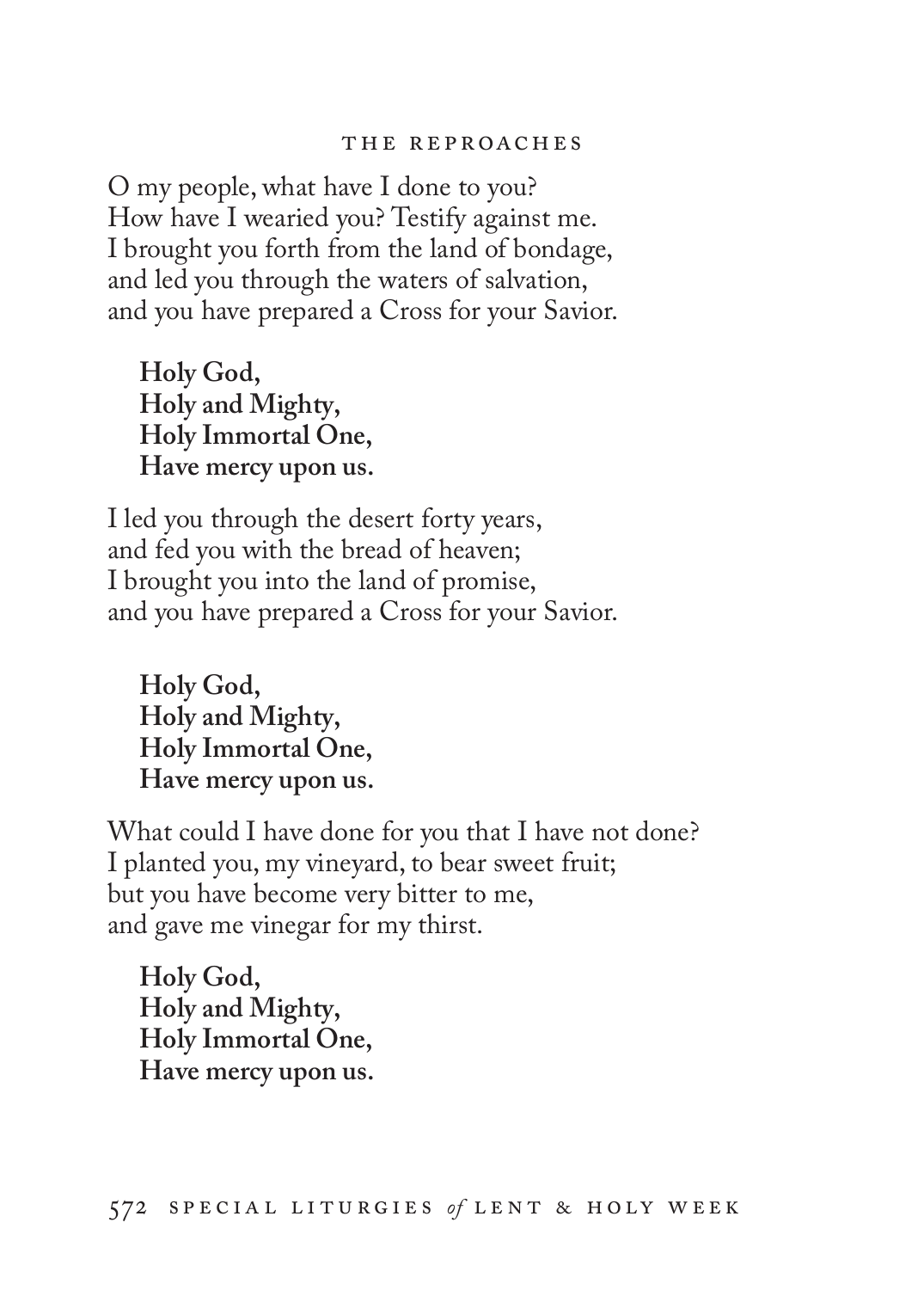I passed over your first-born and delivered them from death, and you have delivered me into the hands of my enemies; I led you in the pillar of cloud, and you have led me into the judgment hall of Pilate. O my people, what have I done to you? How have I wearied you? Testify against me.

**Holy God, Holy and Mighty, Holy Immortal One, Have mercy upon us.**

I struck down the kings of the Canaanites for your sake, and you struck my head with a reed; I gave you a royal inheritance, and you have crowned my head with thorns. O my people, what have I done to you? How have I wearied you? Testify against me.

**Holy God, Holy and Mighty, Holy Immortal One, Have mercy upon us.**

I opened the rock and gave you to drink from the water of life, and you have opened my side with a spear. I raised you on high with great power, and you have hanged me high upon the Cross. O my church, what have I done to you? How have I wearied you? Testify against me.

**Holy God, Holy and Mighty, Holy Immortal One, Have mercy upon us.**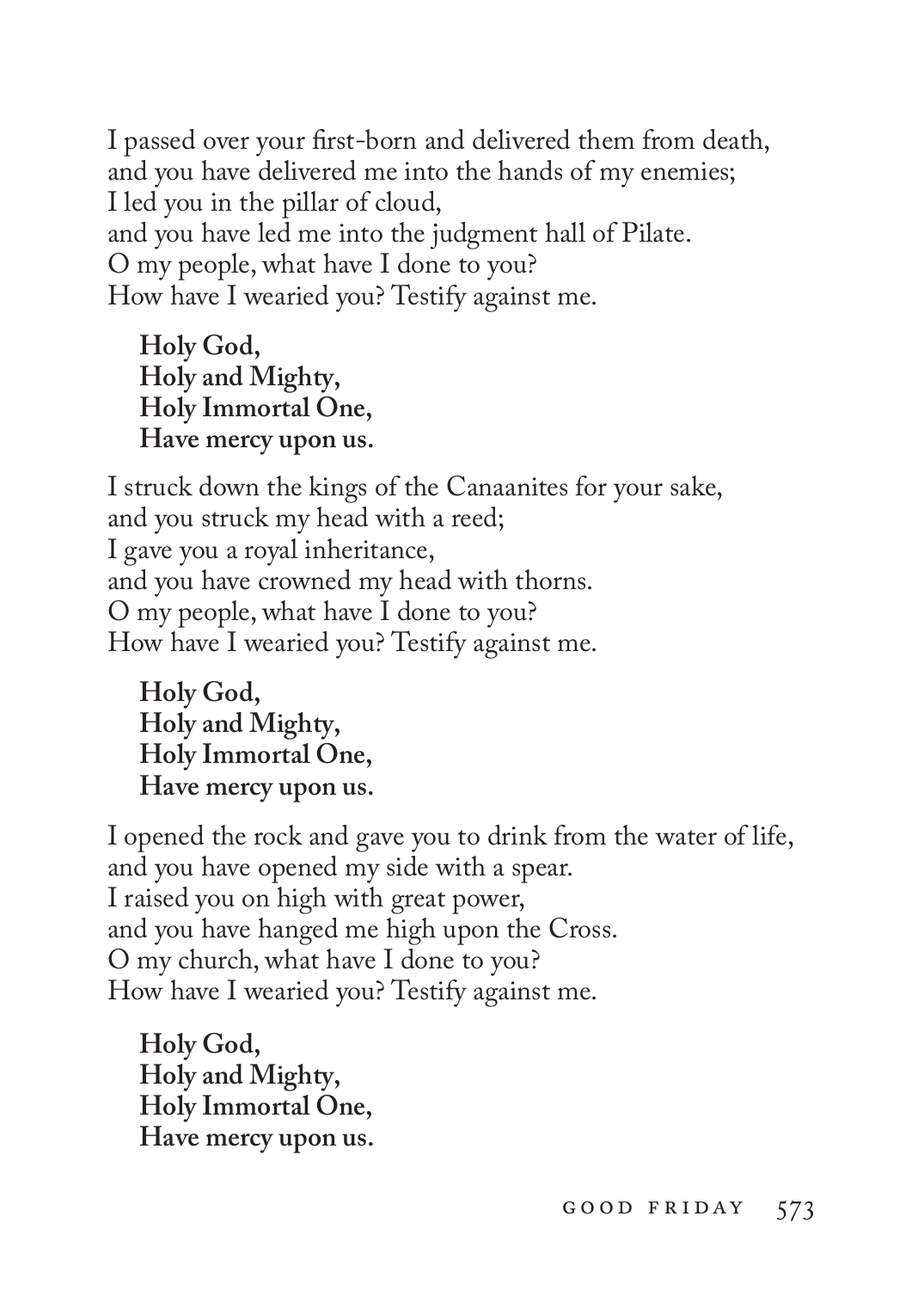#### anthem 1

We glory in your Cross, O Lord, and praise and glorify your holy resurrection; for by virtue of your Cross joy has come to the whole world.

May God be merciful to us and bless us, show us the light of his countenance, and come to us.

Let your ways be known upon earth, your saving health among all nations.

Let the peoples praise you, O God; let all the peoples praise you.

We glory in your Cross, O Lord, and praise and glorify your holy resurrection; for by virtue of your Cross joy has come to the whole world.

#### ANTHEM 2

We adore you, O Christ, and we bless you, because by your holy Cross you have redeemed the world.

If we have died with him, we shall also live with him; if we endure, we shall also reign with him. We adore you, O Christ, and we bless you, because by your holy Cross you have redeemed the world.

*The hymn "Sing, my tongue, the glorious battle," or some other hymn extolling the glory of the Cross, may then be sung.*

*In the absence of a Bishop or Priest, all that precedes may be led by a Deacon or lay reader.*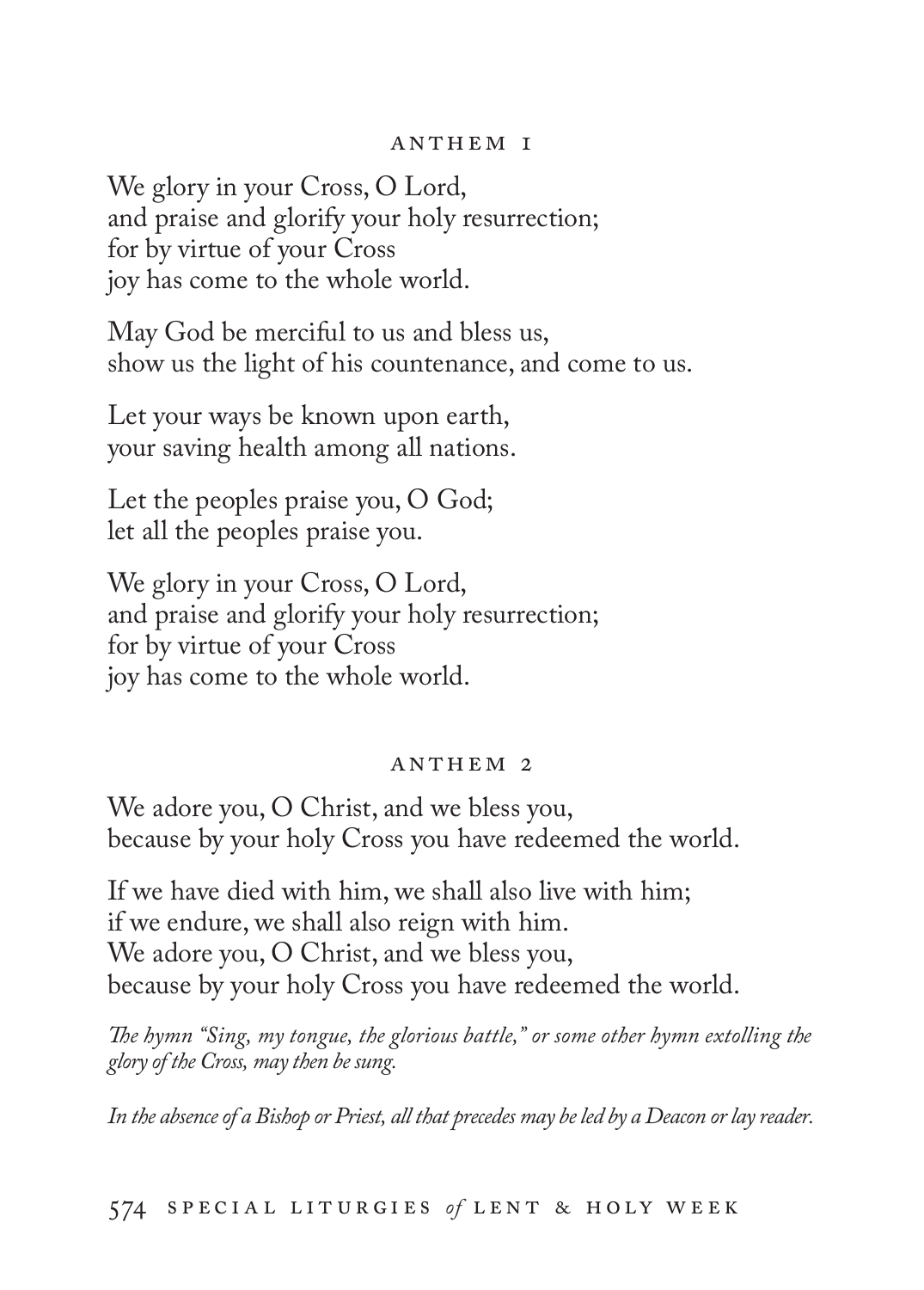### distribution of communion

*The rite of Holy Eucharist is not celebrated on this day.* 

*If there is no Communion, the liturgy continues with the Concluding Prayer.* 

*If Communion is to be administered from previously consecrated elements, the following order is observed.* 

*The Deacon or other person appointed says the following*

All who truly and earnestly repent of your sins, and seek to be reconciled with your neighbors, and intend to lead the new life, following the commandments of God, and walking in his holy ways: draw near with faith and make your humble confession to Almighty God.

### *Silence*

*The Deacon and People kneel as able and pray*

**Almighty God, Father of our Lord Jesus Christ, maker and judge of us all: We acknowledge and lament our many sins and offenses, which we have committed by thought, word, and deed against your divine majesty, provoking most justly your righteous anger against us. We are deeply sorry for these our transgressions; the burden of them is more than we can bear. Have mercy upon us, Have mercy upon us, most merciful Father; for your Son our Lord Jesus Christ's sake, forgive us all that is past; and grant that we may evermore serve and please you in newness of life, to the honor and glory of your Name; through Jesus Christ our Lord. Amen.**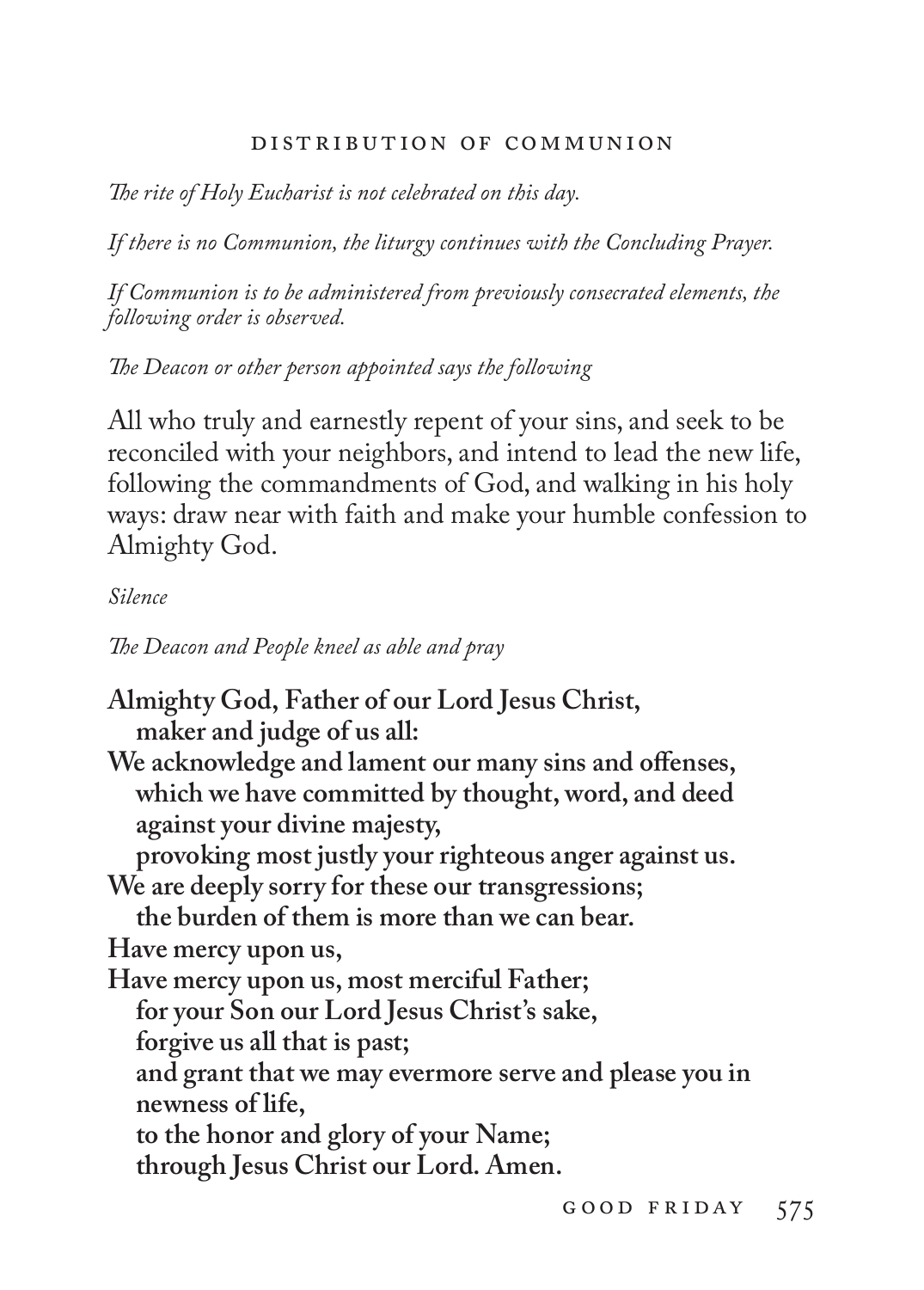### *The Bishop or Priest stands and says*

Almighty God, our heavenly Father, who in his great mercy has promised forgiveness of sins to all those who sincerely repent and with true faith turn to him, have mercy upon you, pardon and deliver you from all your sins, confirm and strengthen you in all goodness, and bring you to everlasting life; through Jesus Christ our Lord. **Amen.**

*The Officiant then says*

And now as our Savior Christ has taught us, we are bold to pray:

*The Officiant and People together pray the Lord's Prayer. The concluding doxology is customarily omitted.* 

**Our Father, who art in heaven, Our Father in heaven, hallowed be thy Name,**<br>thy kingdom come,<br>your kingdom come,<br> $\frac{1}{2}$ thy will be done, on earth as it is in heaven.<br> **on earth as it is in heaven.**<br> **on earth as it is in heaven.**<br> **Give us today our daily bread.** Give us this day our daily bread. Give us today our daily b:<br>And forgive us our trespasses, And forgive us our sins And forgive us our trespasses,<br>as we forgive those **who trespass against us. who sin against us.** And lead us not into temptation,<br>but deliver us from evil. but deliver us from evil.<br>Amen.<br>Amen.<br>Amen. **Amen. Amen.**

**thy kingdom come, your kingdom come, as we forgive those as we forgive those** 

*Facing the People, the Officiant may say the following invitation*

Behold the Lamb of God, behold him who takes away the sins<br>of the world. JOHN  $I:29$ <sup>T</sup>